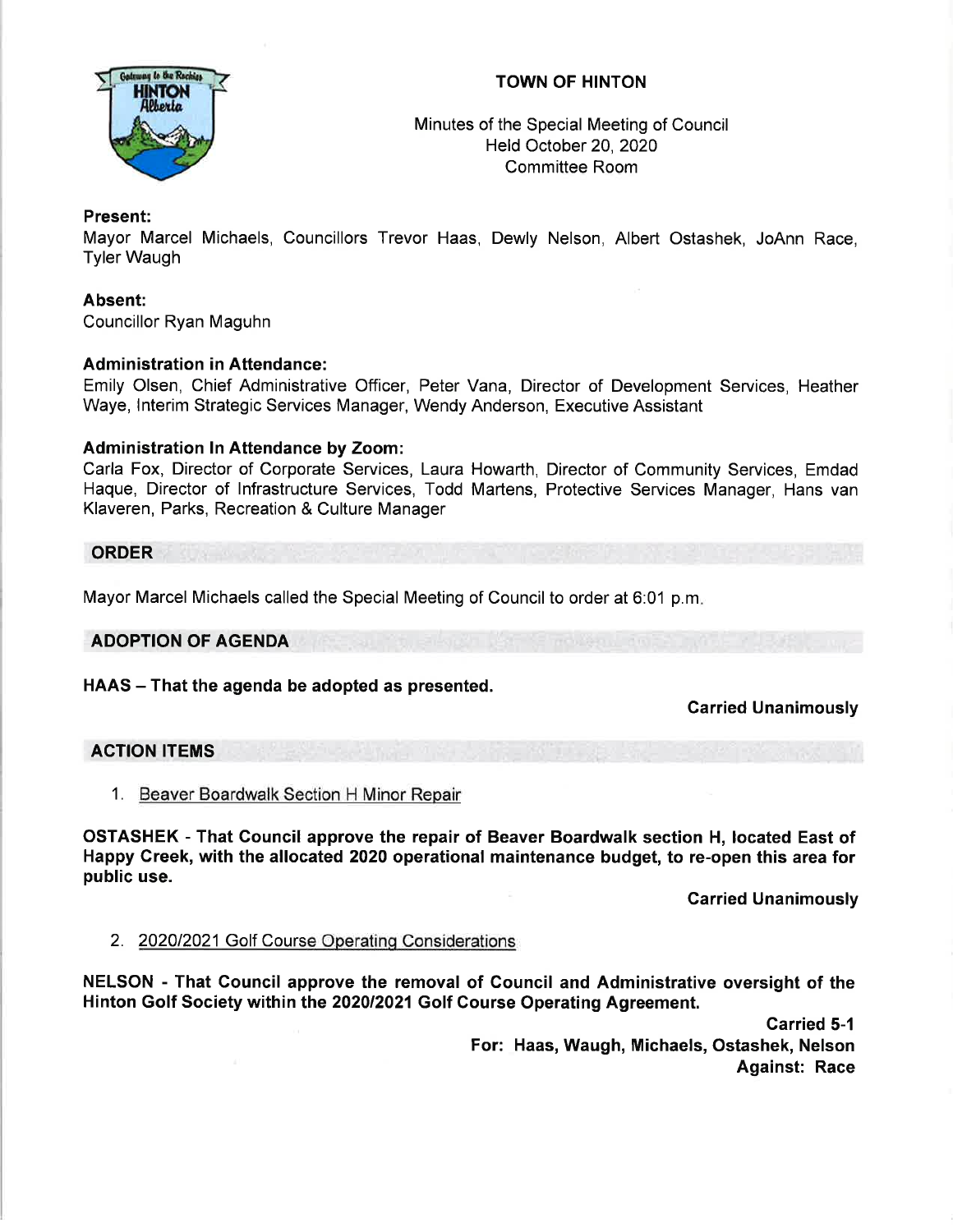Town of Hinton Special Meeting of Council Minutes-October 20, 2020 Page l2

> HAAS - That Council approve 100% cost recovery for maintenance and operations of the golf course lands, buildings, and operating equipment, and inclusive of charges related to insurance and utilities within the 2020/2021 Golf Course Operating Agreement.

> > Garried Unanimously

NELSON - That Council approve 100% cost recovery based on a fee for service with respect to golf course road and building maintenance, where road clearing does not take precedence over the clearing of other Town roads within the 202012021 Golf Gourse Operating Agreement.

Carried Unanimously

#### Land Manaqement Framework

NELSON - That Administration bring a high-level report regarding Land Management Framework and its relationship to the Planning and Development Hierarchy to a Standing Committee meeting no later than January 31, 2021.

OSTASHEK - That the above motion be tabled until later in the meeting

Carried Unanimously

NELSON - That Gouncil direct Administration to establish a Strategic Land Reserve in the 2021 budget for the purposes of future land needs and management.

Garried Unanimously

NELSON - Lift the tabled motion from the table.

NELSON - That Administration bring a high-level report regarding Land Management Framework and its relationship to the Planning and Development Hierarchy to a Standing Committee meeting no later than January 31, 2021.

Garried Unanimously

C. Fox left the meeting at 6:55 p.m.

NELSON - That Administration bring a high-level report regarding Land Management Framework and its relationship to the Planning and Development Hierarchy to a Standing Committee meeting no later than January 31, 2021.

> Defeated 1-5 For: Nelson Against: Haas, Waugh, Michaels, Ostashek, Race

H. Waye left the meeting at 6:59 p.m

HAAS - That Council refer the Land Management Framework to the November 17,2020 Standing Committee meeting for further discussion.

Amendment by Ostashek - That Gouncil direct Administration to provide supplemental information to the land management framework discussion on the November 17, 2020 Standing Committee Meeting in response to discussion from the October 20, 2020 Special Meeting of Council.

Garried Unanimously